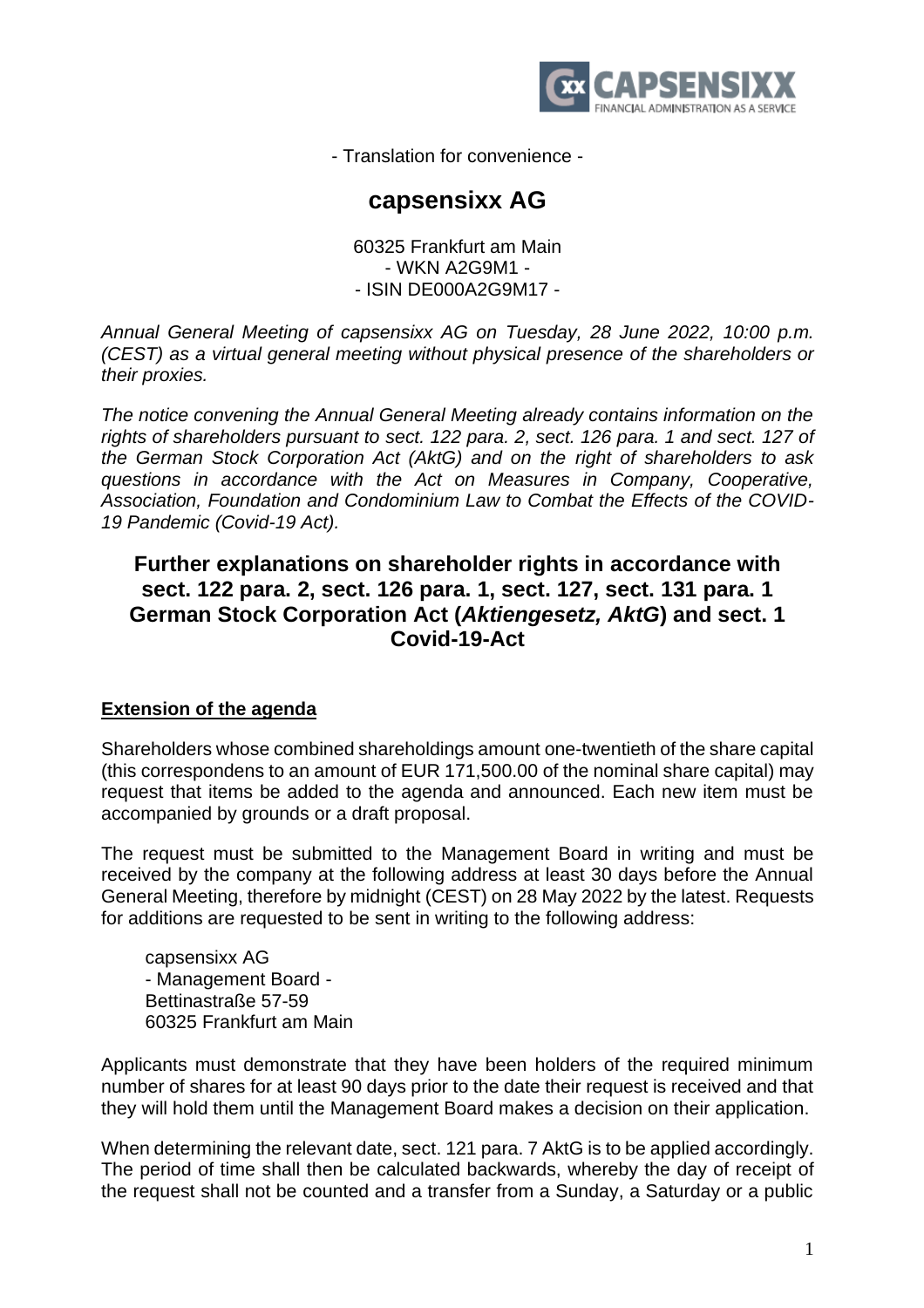

holiday to a preceding or following working day shall not be considered. Appropriate confirmation from the custodian bank is sufficient as proof.

Pursuant to sect. 70 AktG, a claim to transfer of ownership against a credit institution, financial services institution or a company operating pursuant to sect. 53 para. 1 sent. 1 or sect, 53b para. 1 sent. 1 or para. 7 of the German Banking Act (*Kreditwesengesetz, KWG*) is equivalent to ownership. The period of ownership of a legal predecessor shall be attributed to the shareholder if he has acquired the share free of charge, from his trustee, as universal legal successor, in the event of a community being divided or in the event of a portfolio transfer pursuant to sect. 13 of the Insurance Supervision Act (*Versicherungsaufsichtsgesetz*) or sect. 14 of the Building Loan Associations Act (*Gesetz über Bausparkassen*).

## **Relevant provisions:**

#### **Sect. 122 para. 1 AktG:**

"The Annual General Meeting shall be called if shareholders, whose holding in aggregate equals or exceeds one-twentieth of the share capital, request such meeting in writing, stating the purpose and the grounds for such meeting; such request shall be addressed to the Management Board. The articles may provide that the right to request an Annual General Meeting shall require another form or the holding of a lower proportion of the share capital. The petitioners must furnish evidence that they have been the holders of the shares for at least 90 days prior to the date of receipt of the request and will continue to hold the shares until a decision on the petition is rendered by the Management Board. Sect. 121 para. 7 shall apply mutatis mutandis."

#### **Sect. 122 para. 2 AktG:**

. In the same manner, shareholders whose shares amount in aggregate to not less than one-twentieth of the share capital or represent an amount of the share capital corresponding to EUR 500,000 may request that items are put on the agenda and published. Each new item shall be accompanied by grounds or a draft proposal. The request in the sense of sentence 1 shall be provided to the company at least 24 days, or in the case of listed companies at least 30 days, prior to the meeting; the day of receipt shall not be included in this calculation."

#### **Sect. 70 AktG:**

"If the exercise of rights arising from a share requires that the shareholder has been the holder of such share for a certain period of time, the right to demand transfer of title from a credit institution, a financial services institute, or an enterprise operating under sect. 53 para. 1 sent. 1 or sect. 53b para. 1 sent. 1 or para. 7 of the Banking Act shall be deemed equivalent to ownership. The period during which the share was owned by a predecessor shall be attributed to the shareholder, provided that he has acquired the share without consideration from his fiduciary, as a successor in legal interest by operation of law, in connection with the liquidation of a community of interest, or as a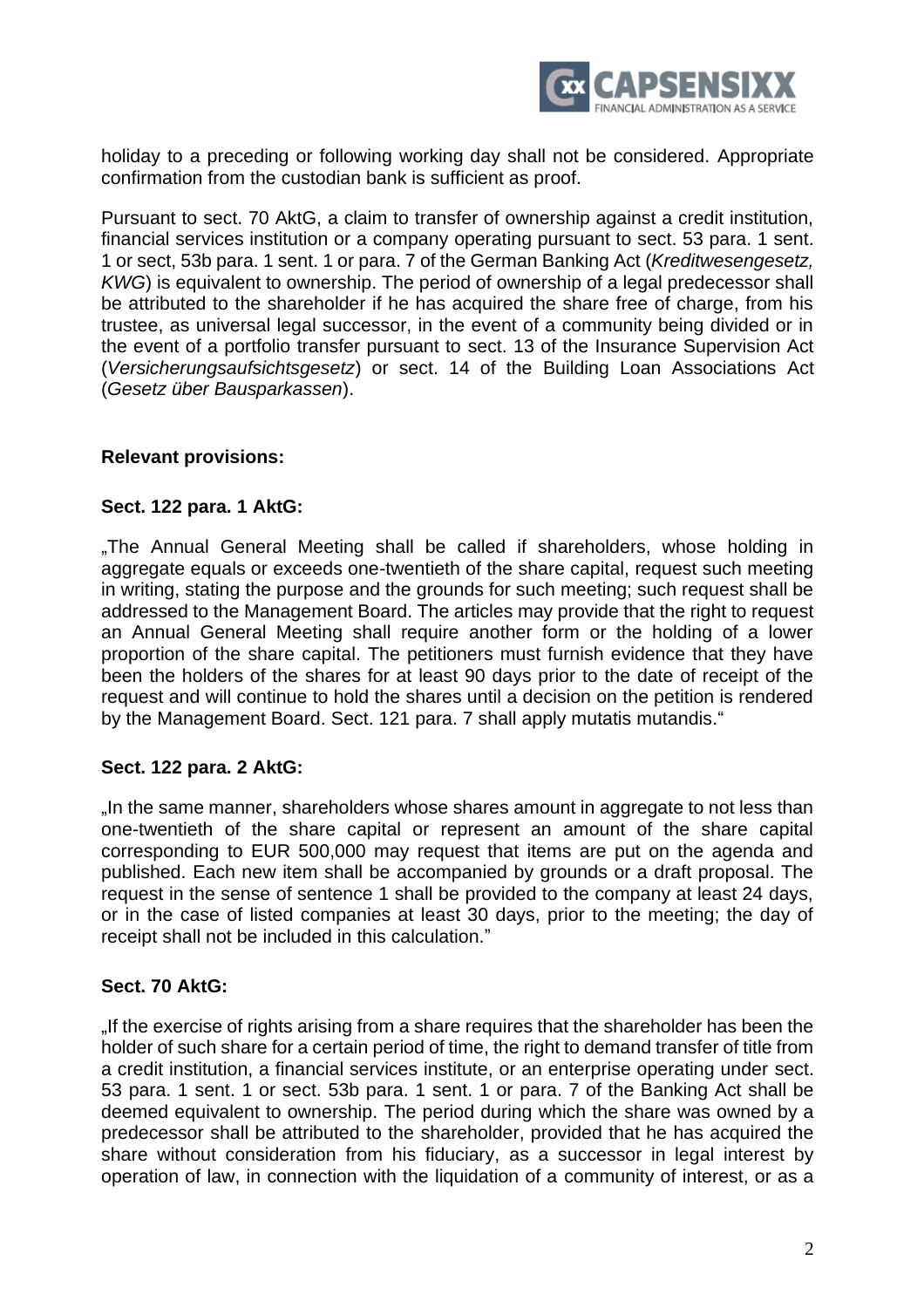

result of a transfer of assets pursuant to sect. 13 of the Insurance Supervision Act or sect. 14 of the Building Loan Associations Act"

#### **Counter-motions and nominations by shareholders**

The Company's shareholders are entitled to send in counter-motions to the items of the agenda.

The Company will publish motions by shareholders in accordance with sect. 126 AktG, together with the shareholder's name, the grounds and any statement by the management at http://www.peh.de/investor-relations/hauptversammlungen, if the shareholder has sent the Company a permissible counter-motion to a proposal by the Management Board or the Supervisory Board on a specific agenda item with grounds at least 14 days prior to the meeting, i.e. by midnight (CEST) on 8 June 2021 to the following address.

#### **capsensixx AG**

Investor Relations Bettinastraße 57-59 60325 Frankfurt am Main Telefax: +49 69 2474799-10 E-Mail: [ir@capsensixx.de](mailto:ir@capsensixx.de)

These provisions apply mutatis mutandis to a shareholder's nomination for the election of the auditor, whereby nominations do not require any grounds.

A counter-motion and the grounds for this need not be made available, if,

- 1. the Management Board would by reason of such communication become criminally liable,
- 2. the counter-motion would result in a resolution of the shareholders' meeting which would be illegal or would violate the articles of association,
- 3. the grounds contain statements which are manifestly false or misleading in material respects or which are libellous,
- 4. a counter-motion of such shareholder based on the same facts has already been communicated with respect to a shareholders' meeting of the company pursuant to sect. 125,
- 5. the same counter-motion of such shareholder on essentially identical grounds has already been communicated pursuant to sect. 125 to at least two shareholders' meetings of the company within the past five years and at such shareholders' meetings less than one-twentieth of the share capital represented has voted in favor of such counter-motion,
- 6. the shareholder indicates that he will neither attend nor be represented at the shareholders' meeting, or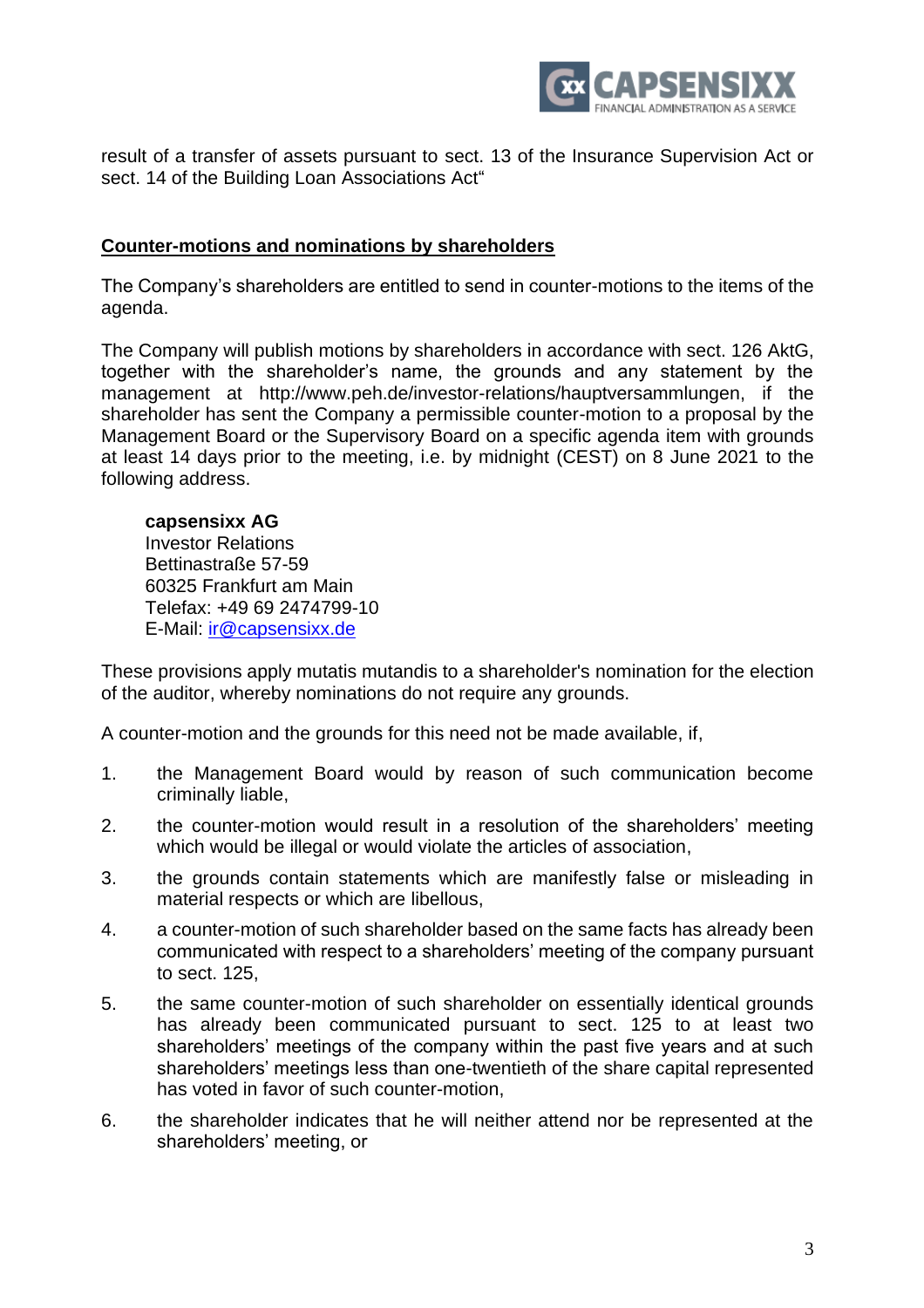

7. within the past two years at two shareholders' meetings the shareholder has failed to make or cause to be made on his behalf a counter-motion communicated by him.

The Management Board does not need to make a nomination for the election of Supervisory Board members or auditors available if they do not contain the name, occupation and domicile of the nominated person, in the case of legal entities, the company name and registered office, and if no information has been provided pursuant to sect. 125 para. 1 sent. 5 AktG regarding the membership of Supervisory Board members in other statutory supervisory boards pursuant to sect. 125 para. 1 sent. 5 AktG. Information on membership in comparable domestic and foreign supervisory bodies of commercial enterprises shall be attached.

The statement of the grounds need not be communicated if it exceeds 5,000 characters. This shall apply to nominations mutatis mutandis if they include grounds.

If several shareholders submit countermotions on the same subject matter of resolution and agenda item, the Management Board may combine the countermotions and the reasons for them.

No countermotions may be made or election proposals submitted during the virtual Annual General Meeting. Pursuant to sect. 1 para. 2 sent. 3 of the Covid 19 Act, countermotions or election proposals by shareholders which are required to be made available pursuant to sect. 126 or sect. 127 of the Stock Corporation Act shall be deemed to have been made at the Annual General Meeting if the shareholder making the motion or submitting the election proposal has provided evidence of his or her shareholder status and has registered for the Annual General Meeting.

## **Relevant provisions of the AktG:**

## **Sect. 126 AktG:**

"(1) Motions by shareholders together with the shareholder's name, the grounds, and any position taken by the management shall be made available to the persons entitled pursuant to sect. 125 para. 1 to para. 3 under the conditions stated therein if at least 14 days before the company meeting the shareholder sends to the address indicated in the notice convening the meeting a counter-motion with grounds counter to a proposal of the Management Board and Supervisory Board as to an item on the agenda. The date of receipt shall not be taken into account. In the case of listed companies, access shall be provided via the company's internet page. Sect 125 para. 3 shall apply analogously.

- (2) A counter-motion and the grounds for this need not be made available, if
- 1. the Management Board would by reason of such communication become criminally liable,
- 2. the counter-motion would result in a resolution of the shareholders' meeting which would be illegal or would violate the articles of association,
- 3. the grounds contain statements which are manifestly false or misleading in material respects or which are libelous,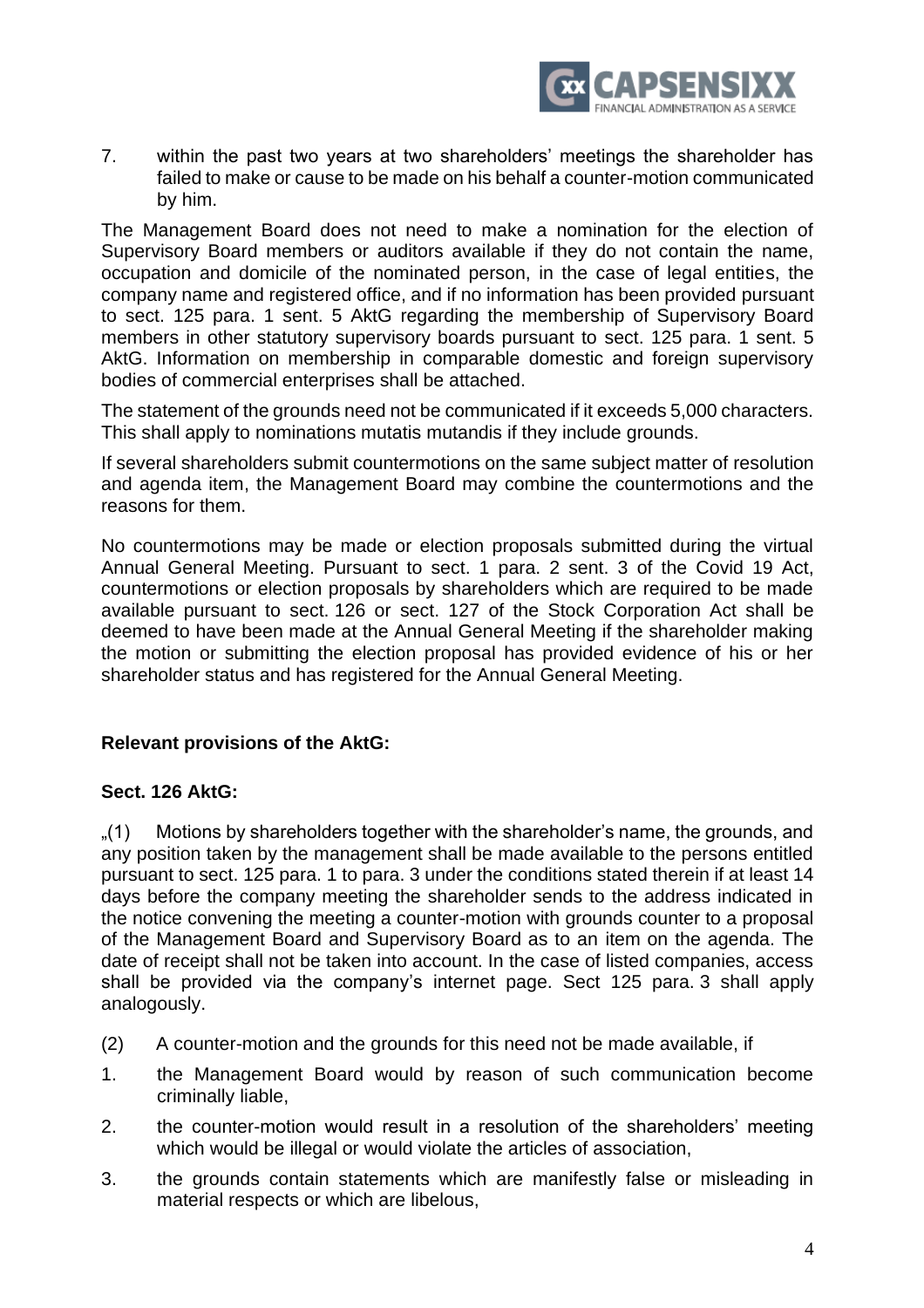

- 4. a counter-motion of such shareholder based on the same facts has already been communicated with respect to a shareholders' meeting of the company pursuant to sect. 125,
- 5. the same counter-motion of such shareholder on essentially identical grounds has already been communicated pursuant to sect. 125 to at least two shareholders' meetings of the company within the past five years and at such shareholders' meetings less than one-twentieth of the share capital represented has voted in favor of such counter-motion,
- 6. the shareholder indicates that he will neither attend nor be represented at the shareholders' meeting, or
- 7. within the past two years at two shareholders' meetings the shareholder has failed to make or cause to be made on his behalf a counter-motion communicated by him.

The statement of the grounds need not be communicated if it exceeds 5,000 characters.

(3) If several shareholders make counter-motions for resolution in respect to the same subject matter, the Management Board may combine such counter-motions and the respective statements of the grounds"

## **Sect. 127 sent. 1 to 3 AktG**

"Sect. 126 shall apply accordingly to a nomination by a shareholder for the election of a member of the supervisory board or external auditors. Such nomination need not be supported by a statement of the grounds for this. The management board also need not communicate such nomination if it fails to contain the particulars required by sect. 124 para. 3 sent. 4 and sect. 125 para. 1 sent. 5."

## **Sect. 124 para. 3 sent. 4 AktG**

.The proposal for the election of members of the supervisory board or auditors shall state their name, profession and place of residence."

## **Sect. 125 para. 1 sent. 5 AktG**

"In case of listed companies details on the membership in other supervisory boards to be established pursuant to statutory provisions must be added to any nomination for the election of supervisory board members; details on their membership in comparable domestic and foreign controlling bodies of enterprises should be added."

#### **Sect. 1 para. 2 sent 3 Covid 19 Act**

"Motions or nominations of shareholders to be made available pursuant to sect. 126 or sect. 127 of the Stock Corporation Act shall be deemed to have been made at the meeting if the shareholder making the motion or submitting the nomination is duly authorized and registered for the Annual General Meeting.""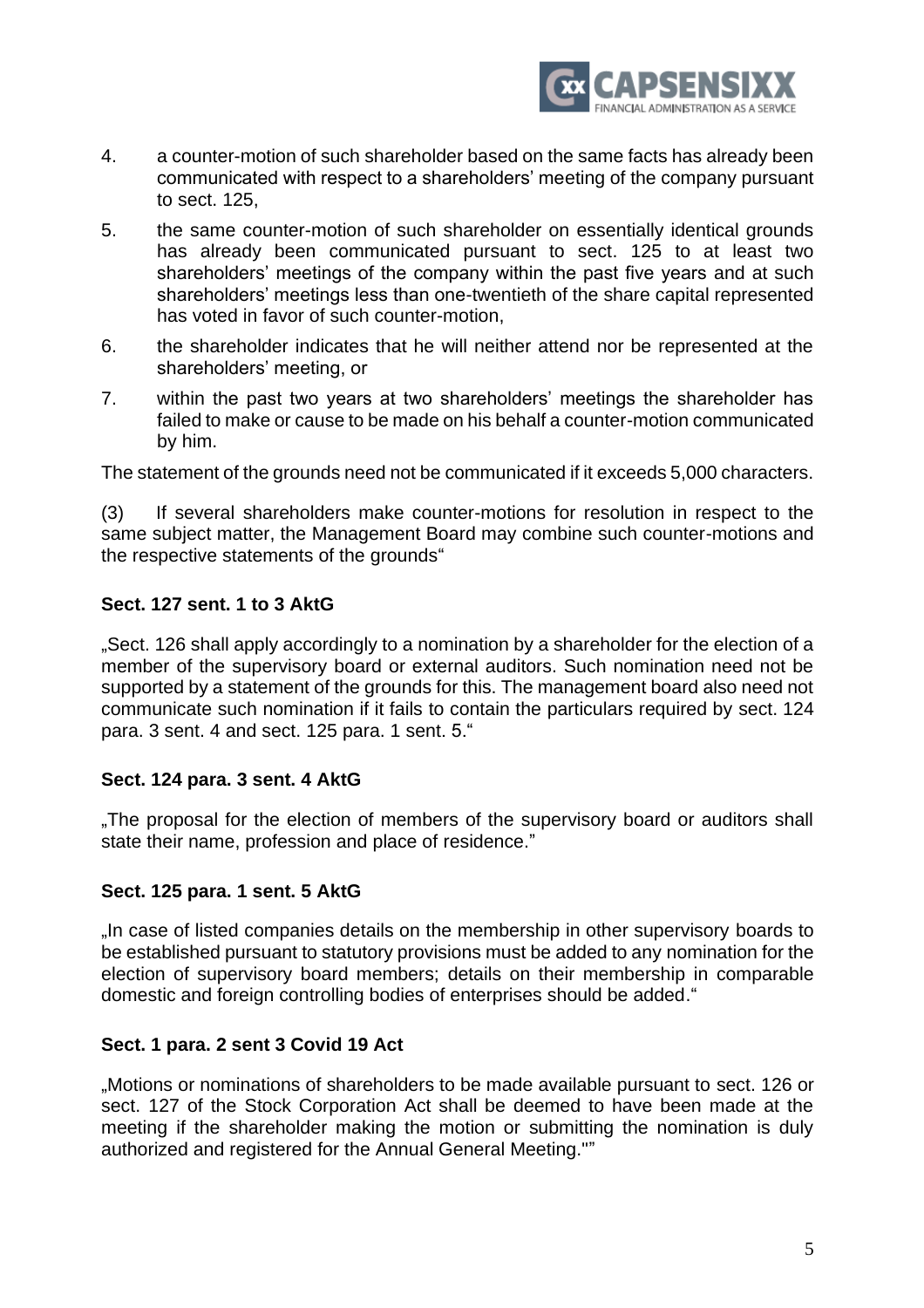

## **Information rights of shareholders**

Shareholders who have registered for the Annual General Meeting may address questions to the Management Board on the affairs of the Company, the legal and business relations of the Company with affiliated companies, and the situation of the Group and the companies included in the consolidated financial statements, insofar as the information requested is necessary for the proper assessment of an agenda.

Pursuant to sect. 1 para. 2 sent. 1 no. 3 of the Covid-19 Act, shareholders and their proxies shall have a right to ask questions by way of electronic communication. Shareholders and their proxies must duly register in advance for this.

With the approval of the Supervisory Board, the Management Board has decided that questions must be submitted by electronic communication no later than one day before the Annual General Meeting in accordance with sect. 1 para. 2 sent. 2 half sent. 2 of the Covid 19 Act. This means that questions from shareholders and their proxies shall be submitted by no later than 26 June 2022, 24:00 hours, (CEST), by electronic communication at the email address

#### ir@capsensixx.de

Only text e-mails, i.e. e-mails without attachments such as PDF or Word documents and videos, are permitted.

Pursuant to sect. 1 para. 2 sent. 2 half sent. 1 of the Covid-19 Act, the Management Board shall decide how to answer questions at its dutiful, sole discretion. The Management Board may combine questions and their answers if it deems this to be reasonable.The Management Board may refuse to provide the information for the reasons stated in sect. 131 para. 3 AktG:

- 1. to the extent that, according to reasonable commercial judgement, the provision of such information is likely to cause a material disadvantage to the Company or an affiliated company;
- 2. insofar as it relates to tax valuations or the amount of individual taxes;
- 3. about the difference between the value at which items have been stated in the annual balance sheet and a higher value of these items, unless the Annual General Meeting adopts the annual financial statements;
- 4. about the accounting and valuation methods, insofar as the disclosure of these methods in the notes suffices to provide a true and fair view of the net assets, financial position and results of operations of the Company within the meaning of sect. 264 para. 2 HGB; this does not apply if the Annual General Meeting adopts the annual financial statements;
- 5. to the extent that the Management Board would become liable to prosecution by providing such information, to the extent that, in the case of a credit institution or financial services institution, information on accounting and valuation methods applied as well as offsetting in the annual financial statements, management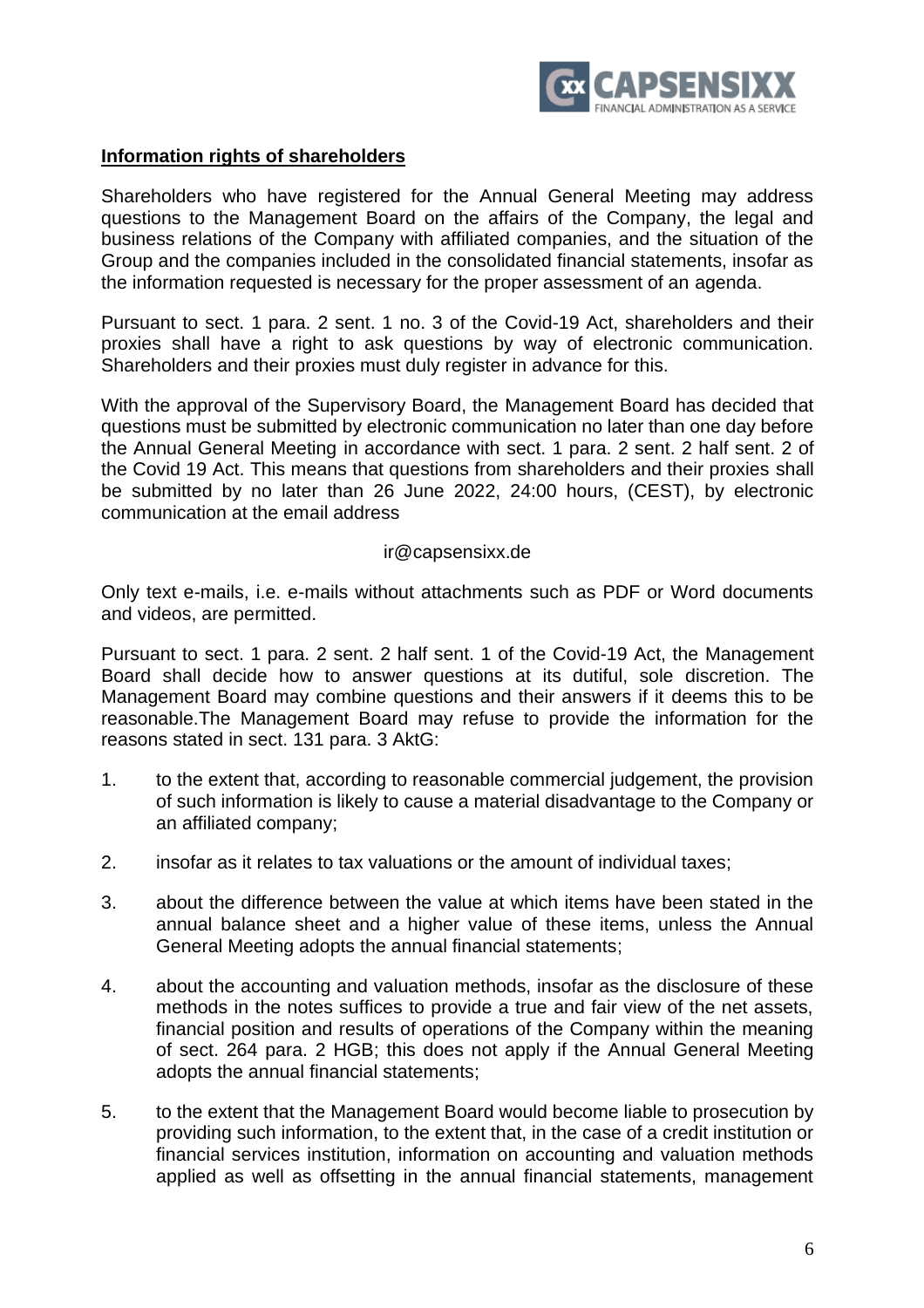

report, consolidated financial statements or group management report need not be provided; or

7. . to the extent that the information is continuously available on the Company's website for at least seven days prior to the commencement of the Annual General Meeting and at the Annual General Meeting.

## **Relevant provisions:**

## **Sect. 131 AktG:**

- "(1) Upon request, each shareholder shall be provided with information at the shareholders' meeting by the Management Board regarding the Company's affairs, to the extent that such information is necessary for a proper evaluation of the relevant item on the agenda. The duty to provide information shall also extend to the company's legal and business relations with any affiliated enterprise. If a company makes use of the simplified procedure pursuant to sect. 266 para. 1 sent. 3, sect. 276 or sect. 288 of the German Commercial Code, each shareholder may request that the annual financial statements be presented to him at the shareholders' meeting on such annual financial statements in the form which would have been used if this simplified procedure were not applied. A parent enterprise's (sect. 290 para. 1 and 2 of the German Commercial Code) management board's duty to inform in the shareholders' meeting that is presented the consolidated financial statements and consolidated management report shall extend to the outlook of the group and the enterprises included in the consolidated financial statements.
- $(\ldots)$
- (3) The Management Board may refuse to provide information,
- 1. to the extent that providing such information is, according to sound business judgment, likely to cause material damage to the company or an affiliated enterprise;
- 2. to the extent that such information relates to tax valuations or the amount of certain taxes
- 3. with regard to the difference between the value at which items are shown in the annual statement of financial position and the higher market value of such items, unless the shareholders' meeting is to approve the annual financial statements;
- 4. with regard to the accounting policies, if disclosure of such methods in the notes suffices to provide a clear view of the actual condition of the company's net assets, financial position, and results of operations within the meaning of sect. 264 para. 2 of the German Commercial Code; this shall not apply if the shareholders' meeting is to approve the annual financial statements;
- 5. if provision thereof would render the Management Board criminally liable;
- 6. if in the case of a credit institution or financial services institution information about the accounting policies or calculations performed in the annual financial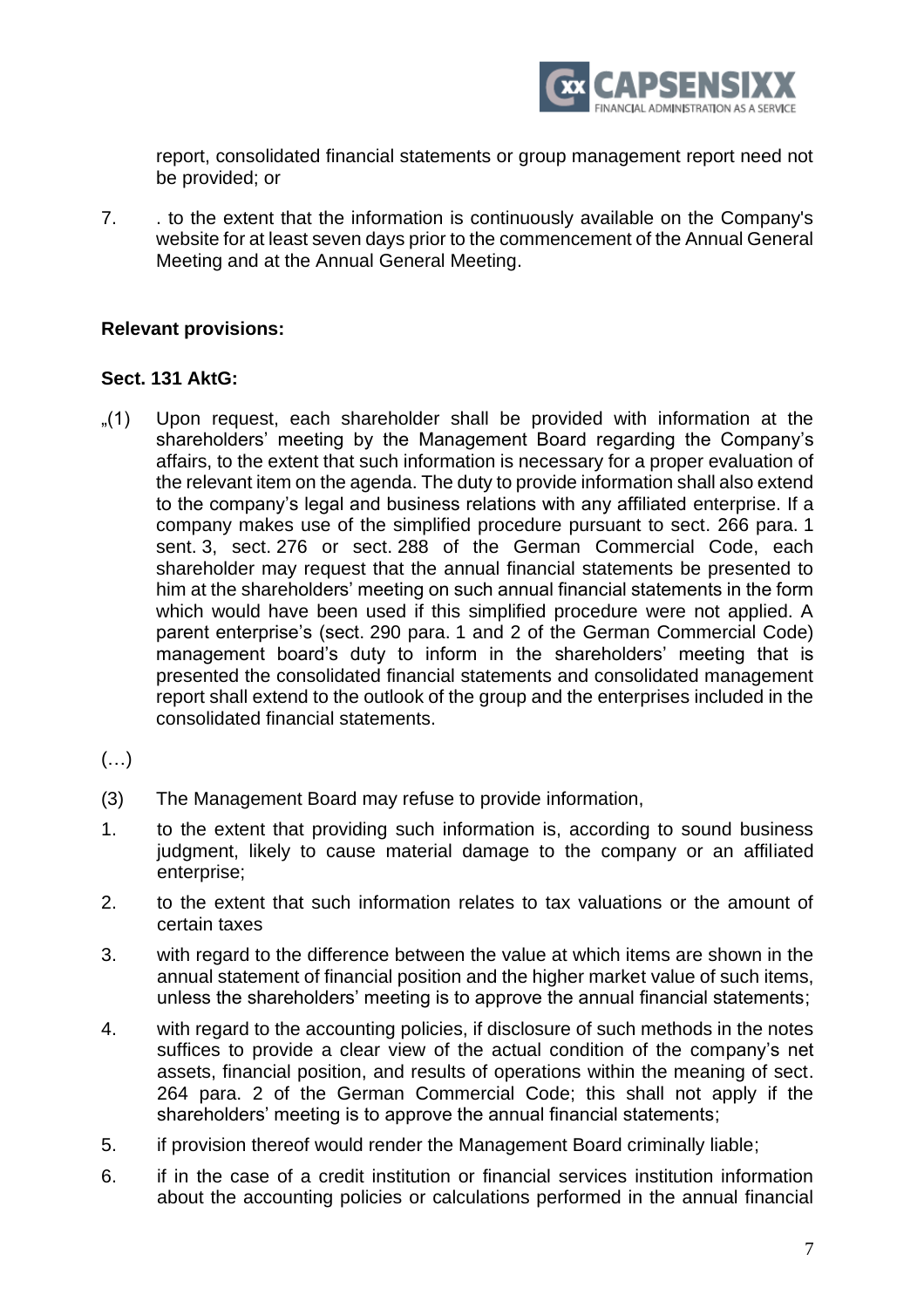

statements, the management report, the consolidated financial statements, or the group's management report need not be given;

7. if the information is continuously available on the company's Internet page seven or more days prior to the shareholders' meeting as well as during the meeting.

The provision of information may not be denied for other reasons."

## **Sect. 1 para. 2 sent. 1 no. 3, sent. 2 Covid-19 Act:**

- "(2) The Board of Management may decide that the meeting shall be held as a virtual general meeting without the physical presence of the shareholders or their proxies, provided that
- (...)
- 3. the shareholders are granted the right to ask questions by means of electronic communication,
- (...)

The Board of Management shall decide at its own discretion how to answer questions; it may also specify that questions are to be submitted by electronic communication no later than one day before the meeting."

#### **Objection to a resolution of the Annual General Meeting**

Shareholders and their proxies who have exercised their voting rights may declare an objection to a resolution of the Annual General Meeting in accordance with sect. 1 para. 2 sent. 1 no. 4 Covid-19 Act. In deviation from sect. 245 no. 1 AktG, the requirement to participate in the general meeting of the shareholders is waived. The objection may be lodged on the day of the virtual general meeting from its commencement until its closure by the chairman of the meeting, stating the shareholder's number or registration number and the name and designation of the resolution against which the objection is directed, by means of electronic communication at the e-mail address

#### ir@capsensixx.de

Only textual e-mails, i.e. e-mails without attachments, such as PDF or Word documents and videos, are permitted. The Notary Public has authorised the Company to receive objections and receives the objections hereunder.